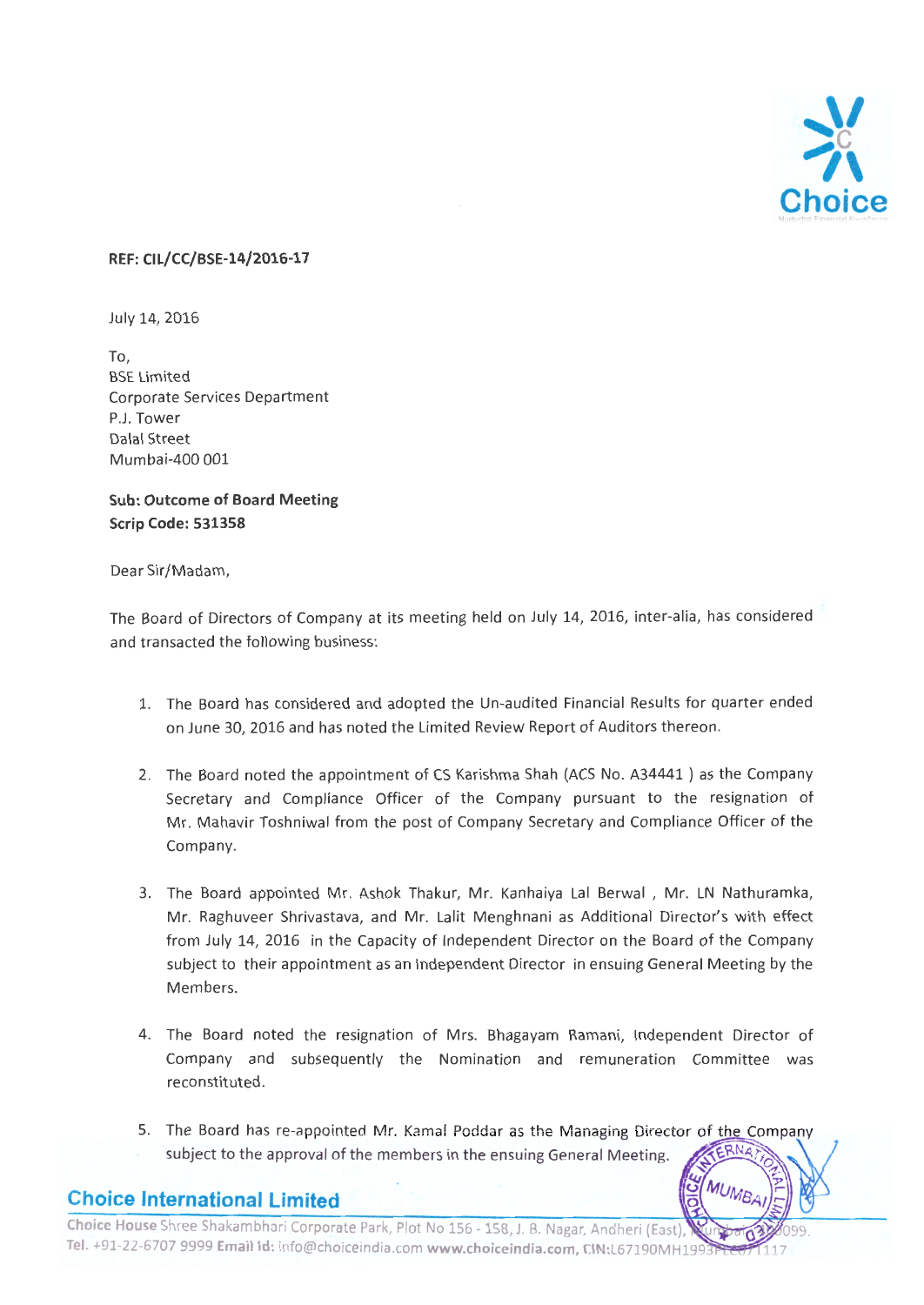

- 6. The Board has considered and approved the Draft Notice of 23<sup>rd</sup> Annual General Meeting of the Company and decided to hold 23<sup>rd</sup> Annual General meeting of the Company on Thursday, September 15, 2016 at Mumbai.
- 7. The Board has considered and approved the Draft Director's Report, Management Discussion and Analysis and Corporate Governance Report for the year ended March 31, 2016.
- 8. The Board has decided that the register of Members & Share Transfer Books of the Company will remain closed from  $09<sup>th</sup>$  September 2016 to 15<sup>th</sup> September 2016 (both days inclusive) for the purpose of Payment of Dividend & Annual General Meeting {AGM) of the Company.

Kindly take the same on your record and oblige us.

Thanking You,

Yours Truly,

For Choice International Limited

(Kamai Poddar) **Managing Director DIN No: 01518700** 



## **Choice International Limited**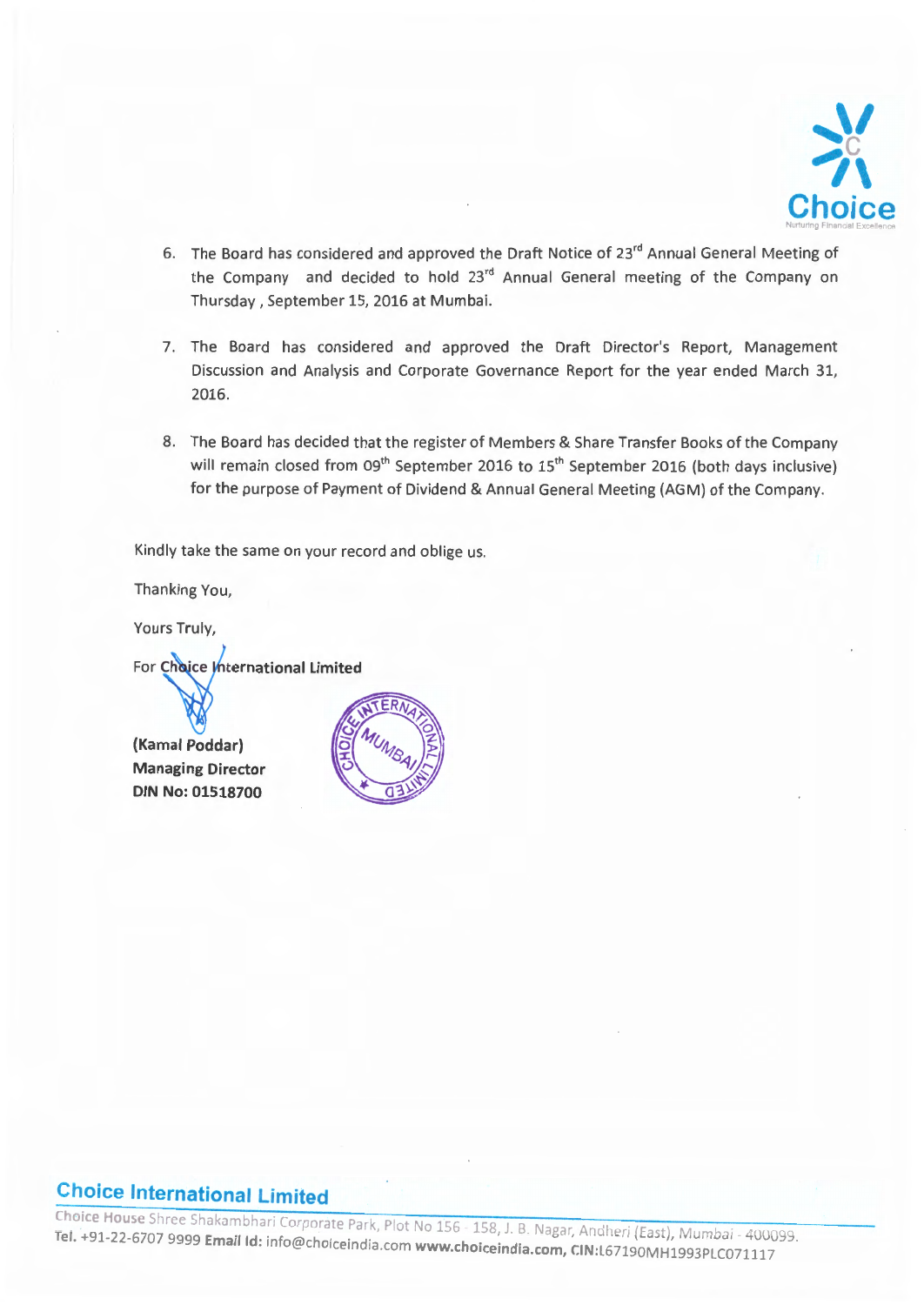

|         | Statement of Standalone Unaudited Financial Results for the Quarter Ended June 30,2016            |                                |                              |                                |                                            |
|---------|---------------------------------------------------------------------------------------------------|--------------------------------|------------------------------|--------------------------------|--------------------------------------------|
| Sr. No. | <b>Particulars</b>                                                                                |                                | Quarter ended                |                                | <b>Year Ended</b><br>Audited<br>31.03.2016 |
|         |                                                                                                   | <b>Unaudited</b><br>30.06.2016 | <b>Audited</b><br>31.03.2016 | <b>Unaudited</b><br>30.06.2015 |                                            |
|         | 1 Income from Operations                                                                          |                                |                              |                                |                                            |
|         | (a) Income from Operations/Sales                                                                  | 286.49                         | 5491.54                      | 674.88                         | 7785.52                                    |
|         | (b)Other Operating Income                                                                         | 0.00                           | 0.00                         | 0.00                           | 0.00                                       |
|         | <b>Total Income from Operations (Net)</b>                                                         | 286.49                         | 5491.54                      | 674.88                         | 7785.52                                    |
|         | 2 Expenses                                                                                        |                                |                              |                                |                                            |
|         | (a) Operational Cost / Purchase of Stock in Trade                                                 | 0.74                           | 5190.55                      | 478.89                         | 6785.96                                    |
|         | (b) Changes in inventories of finished goods, work-in-progress and<br>stock-in-trade              | (0.65)                         | 0.30                         | (1.48)                         | 12.87                                      |
|         | (c) Personnel Expenses                                                                            | 64.11                          | 29.40                        | 24.59                          | 104.47                                     |
|         | (d) Depreciation and Amortisation Expenses                                                        | 29.11                          | 27.74                        | 28.35                          | 111.42                                     |
|         | (e) Administrative & Other Expenses                                                               | 89.09                          | 32.90                        | 22.87                          | 105.32                                     |
|         | <b>Total Expenses</b>                                                                             | 182.40                         | 5280.89                      | 553.22                         | 7120.04                                    |
| 3       | Profit/(Loss) from operations before other income, finance costs and<br>exceptional Items (1-2)   | 104.09                         | 210.65                       | 121.66                         | 665.48                                     |
|         | 4 Other Income                                                                                    | 0.02                           | 0.01                         | 0.01                           | 0.02                                       |
|         | 5 Profit/(Loss) from ordinary activities before finance Cost and                                  |                                |                              |                                |                                            |
|         | exceptional items (3+4)                                                                           | 104.11                         | 210.66                       | 121.67                         | 665.50                                     |
|         | 6 Finance Costs                                                                                   | 96.06                          | 98.66                        | 113.34                         | 463.76                                     |
|         | 7 Profit/(Loss) from ordinary activities after finance Cost but before<br>exceptional Items (5-6) | 8.05                           | 112.00                       | 8.33                           | 201.74                                     |
|         | 8 Exceptional Items                                                                               | 0.00                           | 0.00                         | 0.00                           | 0.00                                       |
|         | 9 Profit/(loss) from Ordinary Activities before Tax (7-8)                                         | 8.05                           | 112.00                       | 8.33                           | 201.74                                     |
|         | 10 Tax Expenses                                                                                   | 1.53                           | 35.70                        | 1.72                           | 35.70                                      |
|         | 11 Net Profit/(Loss) from Ordinary Activities after Tax (9-10)                                    | 6.52                           | 76.30                        | 6.61                           | 166.04                                     |
|         | 12 Extra-Ordinary Items                                                                           | 0.00                           | 0.00                         | 0.00                           | 0.00                                       |
|         | 13 Net Profit/(Loss) for the period (11-12)                                                       | 6.52                           | 76.30                        | 6.61                           | 166.04                                     |
|         | 14 Paid Up Equity Share Capital (Face Value Rs 10/-)                                              | 1000.48                        | 1000.48                      | 1000.48                        | 1000.48                                    |
| 15      | Reserves excluding Revaluation Reserve as per Balance Sheet of<br><b>Previous Accounting Year</b> |                                |                              |                                | 4050.46                                    |
| 16      | (I) Earnings per Share(EPS) (before Extra Ordinary items) (of ₹10<br>each)(not annualised)        |                                |                              |                                |                                            |
|         | (a) Basic                                                                                         | 0.07                           | 0.76                         | 0.07                           | 1.66                                       |
|         | (b) Diluted                                                                                       | 0.03                           | 0.76                         | 0.07                           | 1.66                                       |
| 17      | (ii) Earnings per Share(EPS) (after Extra Ordinary items)(of ₹10<br>each)(not annualised)         |                                |                              |                                |                                            |
|         | (a) Basic                                                                                         | 0.07                           | 0.76                         | 0.07                           | 1.66                                       |
|         | (b) Diluted                                                                                       | 0.03                           | 0.76                         | 0.07                           | 1.66                                       |
|         |                                                                                                   |                                |                              |                                |                                            |

Notes:

**1. The aforesai d standalone financial results were reviewed by the Audit Committee of the Board an d subsequently approved by the Board of**  Directors of the Company at its meeting held on July 14, 2016. The financial results for the quarter ended have been reviewed by the Statutory Auditors of the Company.

**2. Choice Internationa l limited has issued 1 cr equity wa rra nts to be converted into equivalent number of equity shares of Rs. 10 each at th e price of**  Rs. 40 each. For which the company has received 25% of the issue price, that amounts to Rs. 10 Cr.

**3. Choice International Limited has made an investment of Rs. 4 Cr. in its w holly owned subsidiary namely Choice M erchandise Braking Private Limited in the current quarter.** 

**4. Based on the guiding pri nciples stated in accounting stan dard 17 "Segment Reporting", the management does not recognise any distinguishable component of the company.** 

5. The effect of deferred tax liability and provision of retirement benefits shall be considered at the end of the accounting year. **6.The figures for the previous year/period have been regrouped and rea rranged w herever deemed necessa ry.** 

**7.Th e res ults w ill be ava ilabl e on the Company's website "www.choiceindia.com".** 

Place: Mumbai Date: July 14, 2016



For ( ernational Limited (Kamal Roddar) Managing Director (DIN- 01518700)

## **Choice International Limited**

**Choice House** Shree Shakambhari Corporate Park, Plot No 156- 158, J. B. Nagar, Andheri (East), Mumbai- 400099 **Tel.** +91-22-6707 9999 **Emailld:** info@choiceindia.com **www.choiceindia.com,** c:IN:L67190MH1993PLC071117

 $(7$  in Lakhs)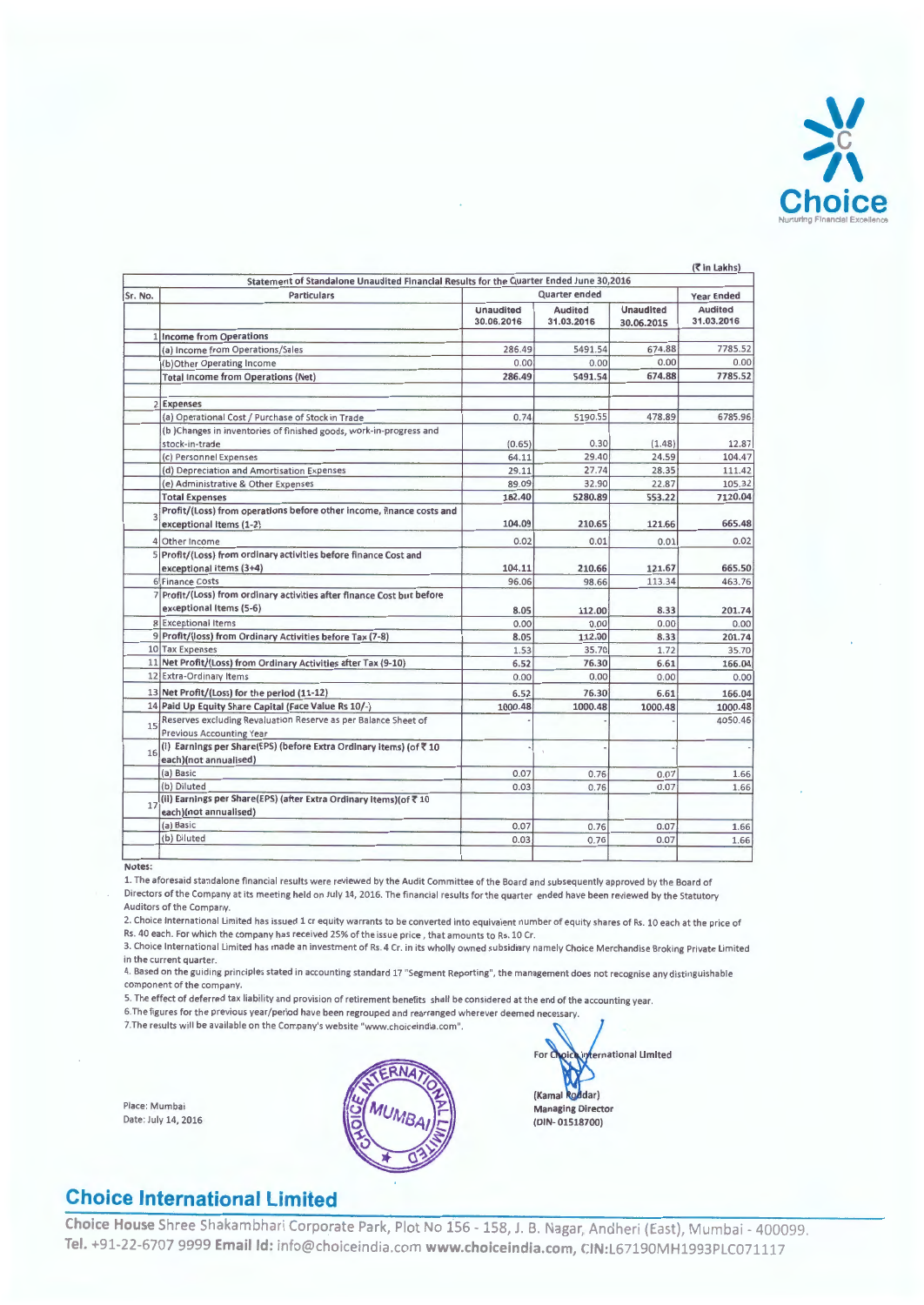

**COUPTA SHYAM & Co**<br> **Chartered Accountants**<br>
11, Sukhsagar,CHS Ltd, Akurli X Rd-1 , **Chartered Accountants**  Kandivali (E), Mumbai-400 101 E-mail: ca.shyamsundergupta@gmail.com , Tel: 28870869 **Ref: SSG I itd-review I 0112016-17** 

**CA. Shyamsunder Gupta**  { **B Com(Hon.), FCA, DISA (ICAI** }

**Date: 14-07-2016** 

#### **INDEPENDENT STANDALONE LIMITED REVIEW REPORT**

The Board of Directors Choice International Limited Shree Shakambhari Corporate Park Plot No 156,157 & 158, Chakravarti Ashok Society J. B. Nagar, Andheri (East), Mumbai - 400099

Dear Sir,

We have reviewed the accompanying statement of unaudited financial results(Standalone) of Choice International Limited for the quarter ended on June 30, 2016 . This statement is the responsibility of the Company's Management and has been approved by Board of Directors / Committee of Board of Directors. Our responsibility is to issue a report on these financial statements based on our review.

We conducted our review in accordance with the Standard on Review Engagement (SRE) 2410 "Review of Interim Financial Information performed by the independent auditor of the entity", issued by Institute of Chartered Accountants of India. This standard requires that we plan & perform the review to obtain moderate assurance as to whether the financial statements are free of material misstatement. A Review is limited primarily to inquiries of company personnel and analytical procedures applied to financial data and thus provide less assurance than an audit. We have not performed audit and accordingly, we do not express an audit opinion .

Based on our review conducted as above, nothing has come to our notice that causes us to believe that the accompanying statement of unaudited standalone financial results prepared on the basis of the Accounting Standard as specified under section 133 of the Companies Act, 2013, read with Rules 7 of the Companies (Accounting) Rules 2014 and other Accounting Principles generally accepted in India and has not disclosed the information required to be disclosed in terms of Regulation 33 of the SEBI (Listing Obligation & Disclosure Requirement ) Regulation 2015 including the manner in which it is to be disclosed, or that it contains any material misstatement.

For Gupta Shyam & Co. **Chartered Accountants** FRN:103450W

**CA Shyamsunder Gupta** Proprietor Membership No.038484

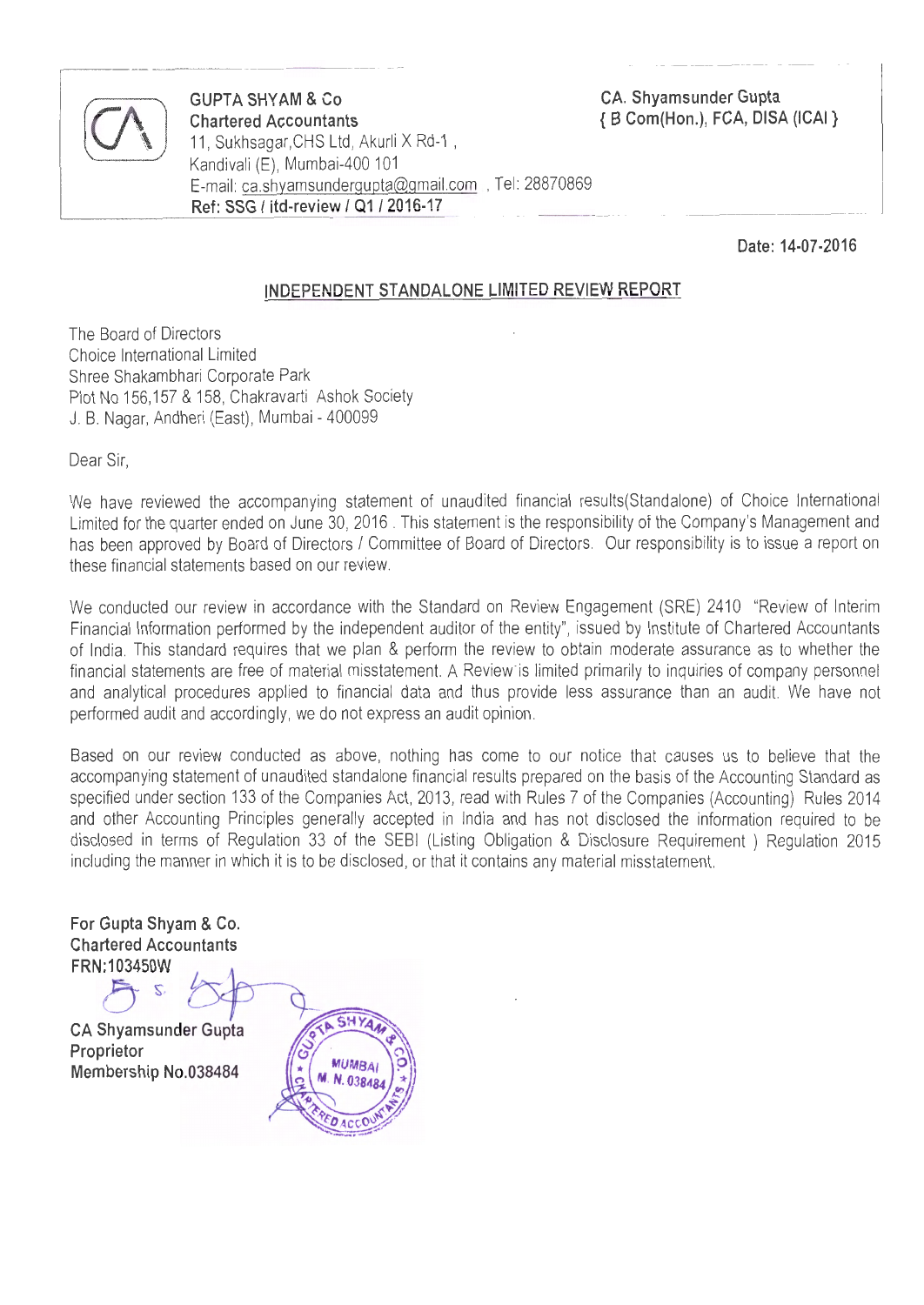

|               | Statement of Consolidated Unaudited Financial Results for the Quarter Ended June 30,2016        |                  | Quarter ended  |                  | <b>Year Ended</b> |
|---------------|-------------------------------------------------------------------------------------------------|------------------|----------------|------------------|-------------------|
| Sr. No.       | <b>Particulars</b>                                                                              | <b>Unaudited</b> | <b>Audited</b> | <b>Unaudited</b> | Audited           |
|               |                                                                                                 | 30.06.2016       | 31.03.2016     | 30.06.2015       | 31.03.2016        |
|               | 1 Income from Operations                                                                        |                  |                |                  |                   |
|               | (a) Income from Operations / Sales                                                              | 3535.74          | 8531.26        | 3175.19          | 18160.17          |
|               | (b)Other Operating Income                                                                       | 94.01            | 99.79          | 89.31            | 262.12            |
|               | <b>Total Income from Operations (Net)</b>                                                       | 3629.75          | 8631.05        | 3264.50          | 18422.29          |
|               | 2 Expenses                                                                                      |                  |                |                  |                   |
|               | (a) Operational Cost / Purchase of Stock in Trade                                               | 2253.48          | 6878.07        | 2205.39          | 13171.03          |
|               | (b) Changes in inventories of finished goods, work-                                             | (214.46)         | 261.28         | (116.25)         | 296.96            |
|               | in-progress and stock-in-trade                                                                  |                  | 555.63         | 508.83           | 1811.30           |
|               | (c) Personnel Expenses                                                                          | 619.00           | 53.85          | 49.84            | 207.12            |
|               | (d) Depreciation and Amortisation Expense                                                       | 54.26            | 308.05         | 93.39            | 730.51            |
|               | (e) Administrative & Other Expenses                                                             | 349.34           | 8056.88        | 2741.20          | 16216.92          |
|               | <b>Total Expenses</b>                                                                           | 3061.62          |                |                  |                   |
| $\frac{3}{2}$ | Profit/(Loss) from operations before other<br>income, finance costs and exceptional Items (1-2) | 568.13           | 574.17         | 523.30           | 2205.37           |
|               | 4 Other Income                                                                                  | 78.24            | 92.93          | 79.25            | 344.65            |
|               | 5 Profit/(Loss) from ordinary activities before<br>finance Cost and exceptional items (3+4)     | 646.37           | 667.10         | 602.55           | 2550.02           |
|               | 6 Finance Costs                                                                                 | 451.04           | 435.33         | 459.40           | 1871.99           |
|               | 7 Profit/(Loss) from ordinary activities after                                                  |                  |                |                  |                   |
|               | finance Cost but before exceptional Items (5-6)                                                 | 195.33           | 231.77         | 143.15           | 678.03            |
|               | 8 Exceptional Items                                                                             | 0.00             | 0.00           | 0.00             | 0.00              |
|               | Profit/(loss) from Ordinary Activities before Tax<br>$9(7-8)$                                   | 195.33           | 231.77         | 143.15           | 678.03            |
|               | 10 Tax Expenses                                                                                 | 92.63            | 105.76         | <b>S6.57</b>     | 264.85            |
|               | Net Profit/(Loss) from Ordinary Activities after<br>$11$ Tax (9-10)                             | 102.70           | 126.01         | 86.58            | 413.18            |
|               | 12 Extra-Ordinary Items (net of Tax expense)                                                    | 0.00             | 0.00           | 0.00             | 0.00              |
|               | 13 Net Profit/(Loss) for the period (11-12)                                                     | 102.70           | 126.01         | 86.58            | 413.18            |
|               | 14 Share of profit /(loss) of associates                                                        | 1.58             | 2.82           | 5.99             | 16.55             |
|               | 15 Minority Interest                                                                            | 0.00             | 0.00           | 0.00             | 0.00              |
|               | Net Profit after taxes, minority interest and share<br>16 of profit of associates               | 104.28           | 128.83         | 92.57            | 429.73            |
|               | 17 Paid Up Equity Share Capital (Face Value Rs 10/-)                                            | 1000.48          | 1000.48        | 1000.48          | 1000.48           |
| 18            |                                                                                                 |                  |                |                  |                   |
|               | Reserves excluding Revaluation Reserve as per                                                   |                  |                |                  | 5348.16           |
|               | <b>Balance Sheet of Previous Accounting Year</b>                                                |                  |                |                  |                   |
| 19            |                                                                                                 |                  |                |                  |                   |
|               | (i) Earnings per Share(EPS) (before Extra<br>Ordinary items) (of Rs 10/- each)(not annualised)  |                  |                |                  |                   |
|               | (a) Basic                                                                                       | 1.04             | 1.29           | 0.93             | 4.30              |
|               | (b) Diluted                                                                                     | 0.53             | 1.29           | 0.93             | 4.30              |
|               |                                                                                                 |                  |                |                  |                   |
| 20            | (ii) Earnings per Share(EPS) (after Extra Ordinary<br>items)(of Rs 10/- each)(not annualised)   |                  |                |                  |                   |
|               | (a) Basic                                                                                       | 1.04             | 1.29           | 0.93             | 4.30              |
|               |                                                                                                 | 0.53             | 1.29           | 0.93             | 4.30              |
|               | (b) Diluted                                                                                     |                  |                |                  |                   |

### $...$  $...$  $...$

Choice House Shree Shakambhari Corporate Park, Plot No 156 - 158, J. B. Nagar, Ancheri (East), Mumbai - 400099 **Tel.** +91-22-6707 9999 **Email ld:** info@choiceindia.com **www.choiceindia.com,** CIN:L67190MH1993PLC071117

- $\bf u$ 

**READER ASSESS**  $\sim$   $\sim$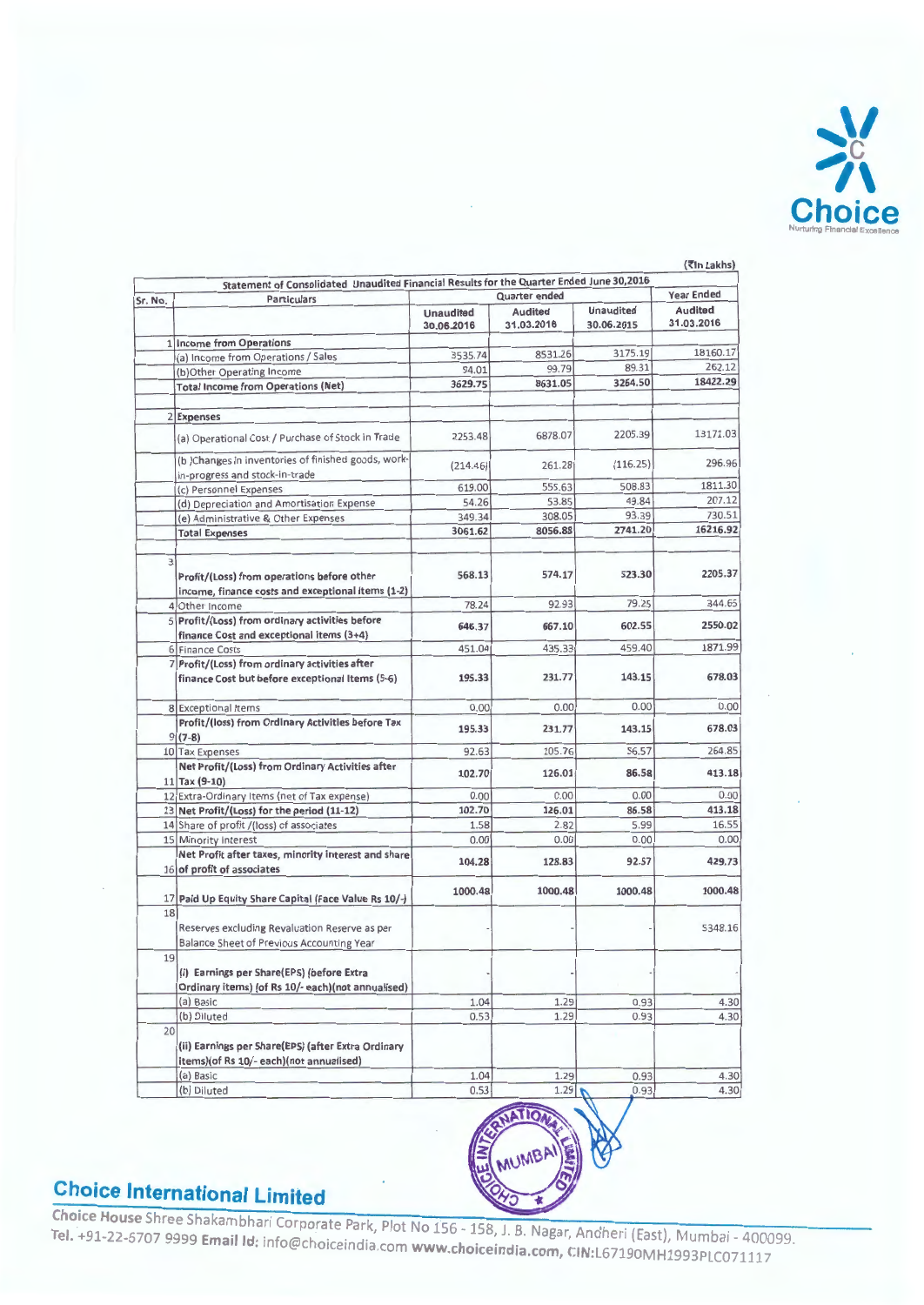Unaudited Consolidated Segment wise Revenue, Results and Capital Employed for the Quarter ended June 30, 2016

| Sr. No.        | <b>Particulars</b>                                                         | Quarter ended                  |                              |                                | <b>Year Ended</b>     |  |
|----------------|----------------------------------------------------------------------------|--------------------------------|------------------------------|--------------------------------|-----------------------|--|
|                |                                                                            | <b>Unaudited</b><br>30.06.2016 | <b>Audited</b><br>31.03.2016 | <b>Unaudited</b><br>30.06.2015 | Audited<br>31.03.2016 |  |
| $\mathbf{1}$   | <b>Segment Revenue</b>                                                     |                                |                              |                                |                       |  |
| a.             | <b>Broking Services</b>                                                    | 1143.13                        | 1540.01                      | 1111.12                        | 5062.46               |  |
| b.             | <b>Investment Banking Services</b>                                         | 152.00                         | 126.68                       | 127.03                         | 696.62                |  |
| c.             | <b>Consulting &amp; Outsourcing Services</b>                               | 2168.81                        | 1522.55                      | 1401.14                        | 5176.71               |  |
| d.             | <b>NBFC &amp; Other Services</b>                                           | 286.49                         | 5491.54                      | 674.88                         | 7785.52               |  |
| e.             | <b>E-Commerce Services</b>                                                 | 1.00                           | 0.00                         | 0.00                           | 0.001                 |  |
|                | Total                                                                      | 3751.43                        | 8680.78                      | 3314.17                        | 18721.31              |  |
|                | Less : Inter Segment Revenue                                               | 121.68                         | 49.73                        | 49.67                          | 299.02                |  |
|                | <b>Net Income from Operations</b>                                          | 3629.75                        | 8631.05                      | 3264.50                        | 18422.29              |  |
| $\overline{2}$ | Segment Results Profit/(Loss) before tax and interest<br>from each segment |                                |                              |                                |                       |  |
| a.             | <b>Broking Services</b>                                                    | 124.77                         | 116.68                       | 91.98                          | 371.04                |  |
| b.             | <b>Investment Banking Services</b>                                         | 27.94                          | (8.92)                       | (18.10)                        | 106.05                |  |
| C.             | <b>Consulting &amp; Outsourcing Services</b>                               | 228.43                         | 127.84                       | 110.27                         | 416.16                |  |
| d.             | <b>NBFC &amp; Other Services</b>                                           | (94.38)                        | 62.73                        | (41.00)                        | (95.34)               |  |
| e.             | <b>E-Commerce Services</b>                                                 | (91.43)                        | (66.56)                      | 0.00                           | (119.88)              |  |
|                | <b>Total</b>                                                               | 195.33                         | 231.77                       | 143.15                         | 678.03                |  |
|                | Other Unallocable Expenditure Net Off                                      | 0.00                           | 0.00                         | 0.00                           | 0.00                  |  |
|                | <b>Total Profit/(Loss) before Tax</b>                                      | 195.33                         | 231.77                       | 143.15                         | 678.03                |  |
| 3              | Capital Employed (Segment assets - Segment<br>liabilities)                 |                                |                              |                                |                       |  |



#### Notes :

1. The aforesaid consolidated financial results were reviewed by the Audit Committee of the Board and subsequently approved by the Board of Directors of the Company at its meeting held on July 14, 2016. The financial results for the quarter ended June 30,2016 have been reviewed by the Statutory Auditors of the Company.

2. The above consolidated results includes the results of : Choice International Limited and its subsidiaries namely: Choice Capital Advisors Private Limited,Choice Insurance Brokers Private Limited,Choice Equity Braking Private Limited, Choice Wealth Management Private Limited, Choice Merchandise Braking Private Limited, Choice Consultancy Services Private Limited,Choice Corporate Services Private Limited,Choice E-commerce Private Limited, Choice Peers International Private Limited and share of Profit from associate namely: Aqua Pumps Infra Ventures Limited and have been extracted from consolidated financial statements prepared in accordance with the principles as set out in the Accounting Standard -21 and Accounting Standard -23.

3. Choice International Limited and its subsidiaries operations predominantly relates to five business segments i.e. NBFC & other services, broking services, investment banking, consulting & outsourcing services and E-commerce services. Business segments have been identified as seperable primary segment in accordance with Accounting Standard 17" Segment Reporting" as prescribed under Companies (Accounting Standards)Rules,2006, taking into account the organisational and internal reporting structure as well as evaluation of risks and returns of these segments. The balance is shown as unallocated items.

4. Fixed Assets used in Company's Business or Liabilities have not been identified to any reportable segment, as the fixed assets are used interchangeably between segments. It is not possible to furnish segment disclosure relating to total assets and liabilities.

5. Unaudited financial results of Choice International Limited (Standalone) are as follows· (Rs in Lakhs)

| Particulars             | Quarter Ended |            |            | <b>Year Ended</b> |  |
|-------------------------|---------------|------------|------------|-------------------|--|
|                         | 30.06.2016    | 31.03.2016 | 30.06.2015 | 31.03.2016        |  |
| Revenue                 | 286.51        | 5491.55    | 674.89     | 7785.54           |  |
| Profit Before Tax       | 8.05          | 112.00     | 8.33       | 201.74            |  |
| <b>Profit After Tax</b> | 6.52          | 76.30      | 6.61       | 166.04            |  |

6.The company has opted to publish the consolidated financial results, pursuant to option made available as per clause 41 of the Listing Agreement.The standalone financial results of the Parent Company for the quarter ended June 30, 2016 are available on the Company's website viz. www. choiceindia.com.

7. The effect of deferred tax liability and provision of retirement benefits shall be considered at the end of the accounting year.

8. Figures of the previous year/period have been regrouped /reclassified wherever deemed necessary.

Place: Mumbai Date: July 14, 2016



For Choice International Limited Kamal Poddar) Managing Director DIN-01518700

# **Choice International limited**

**Choice House** Shree Shakambhari Corporate Bulletter Tel. +91-22-6707 9999 **Email Id:** info@choiceindia.com www.choiceindia.com, CIN:l6710Mheri. (East), Mumbai. 400000